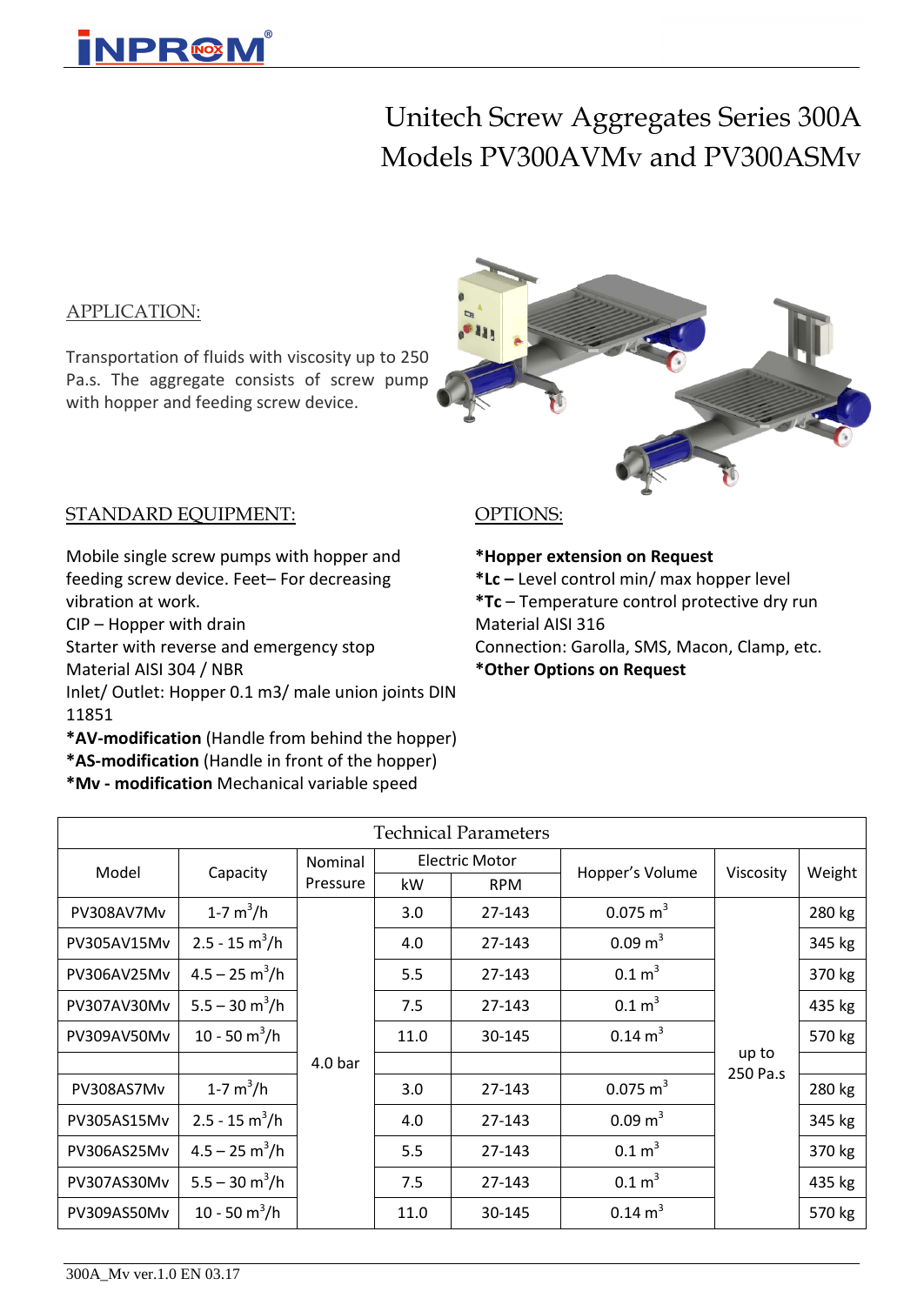## **INPR@M**



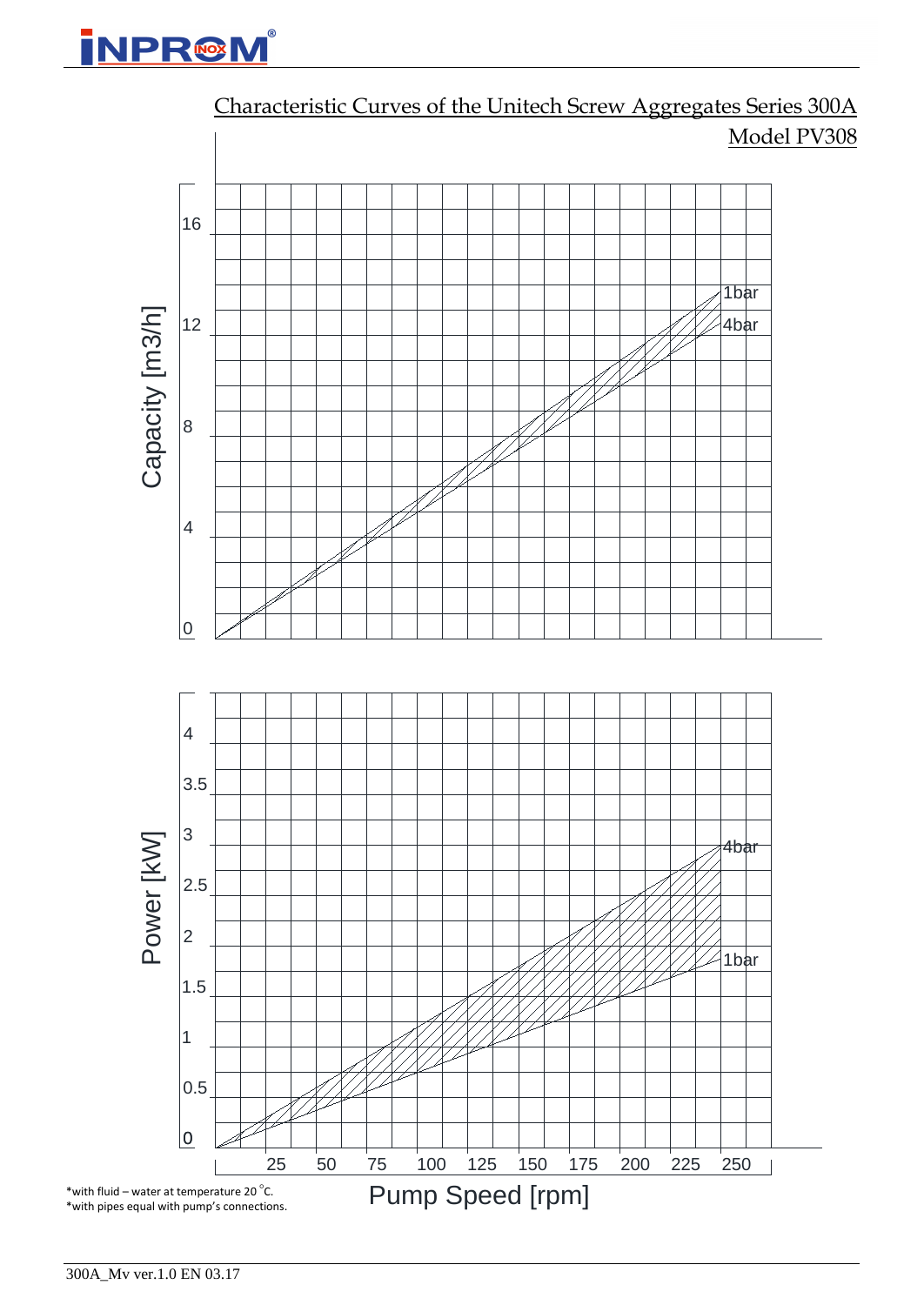



### Characteristic Curves of the Unitech Screw Aggregates Series 300A Model PV305

300A\_Mv ver.1.0 EN 03.17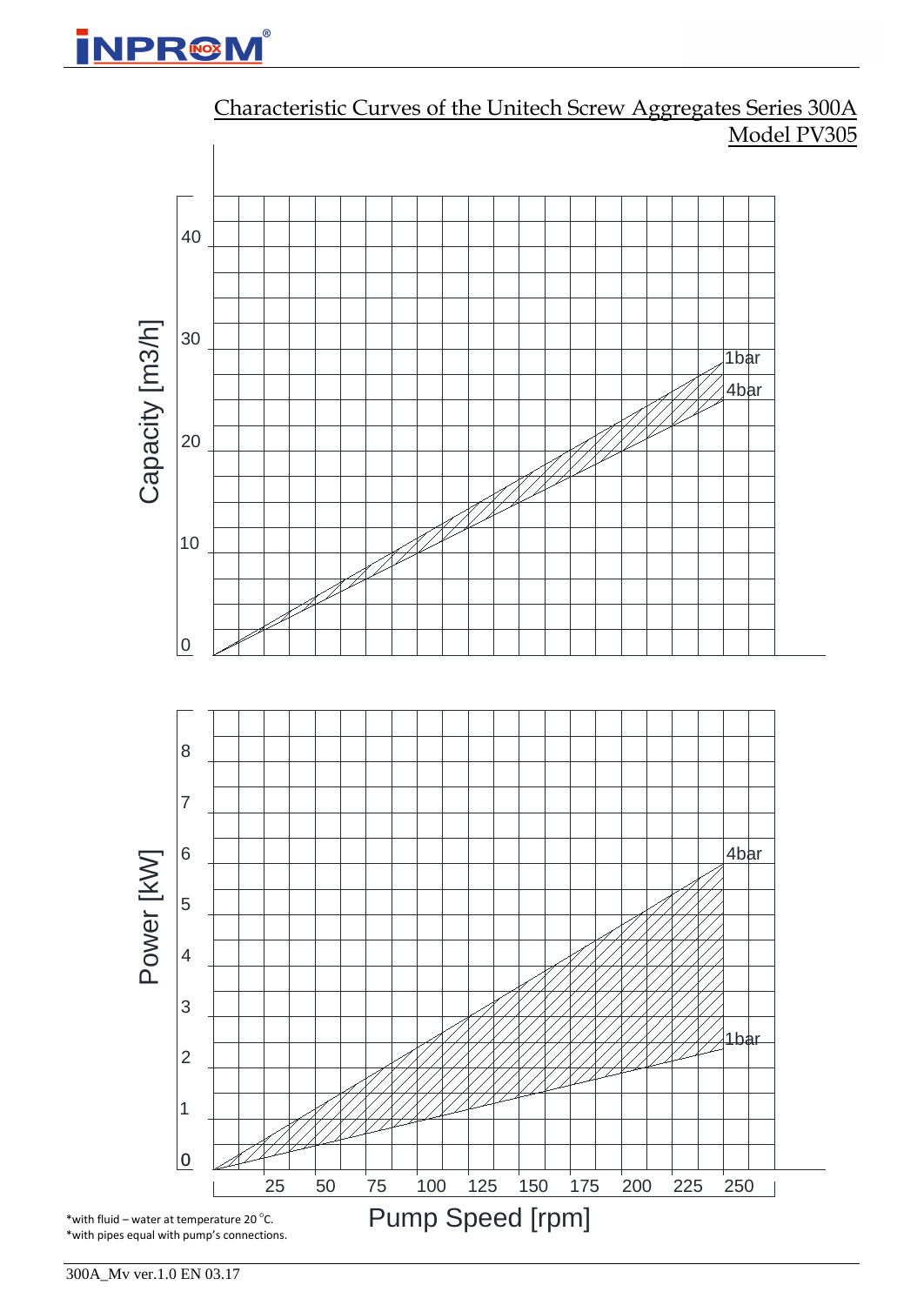# **INPR@M**

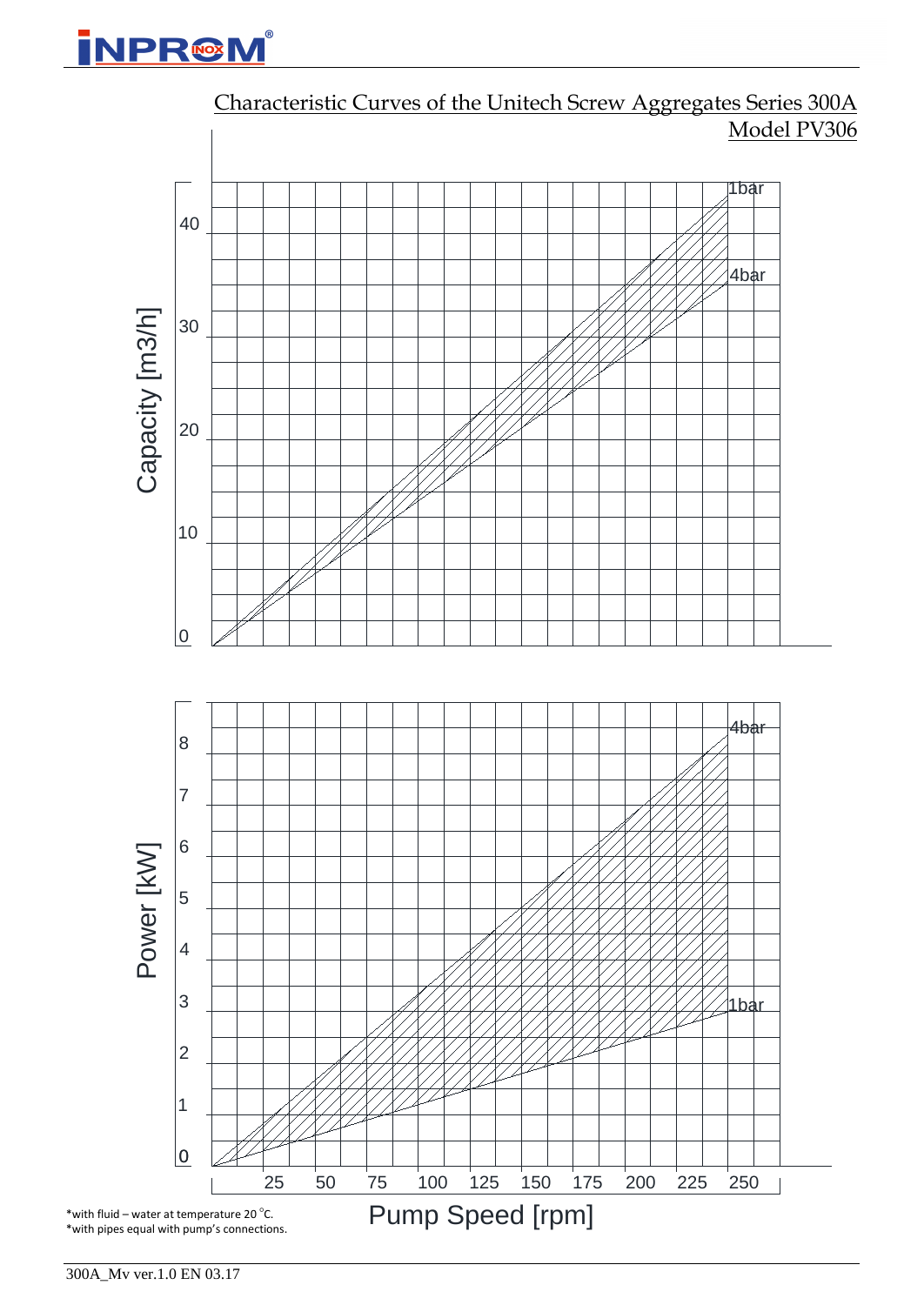



### Characteristic Curves of the Unitech Screw Aggregates Series 300A Model PV307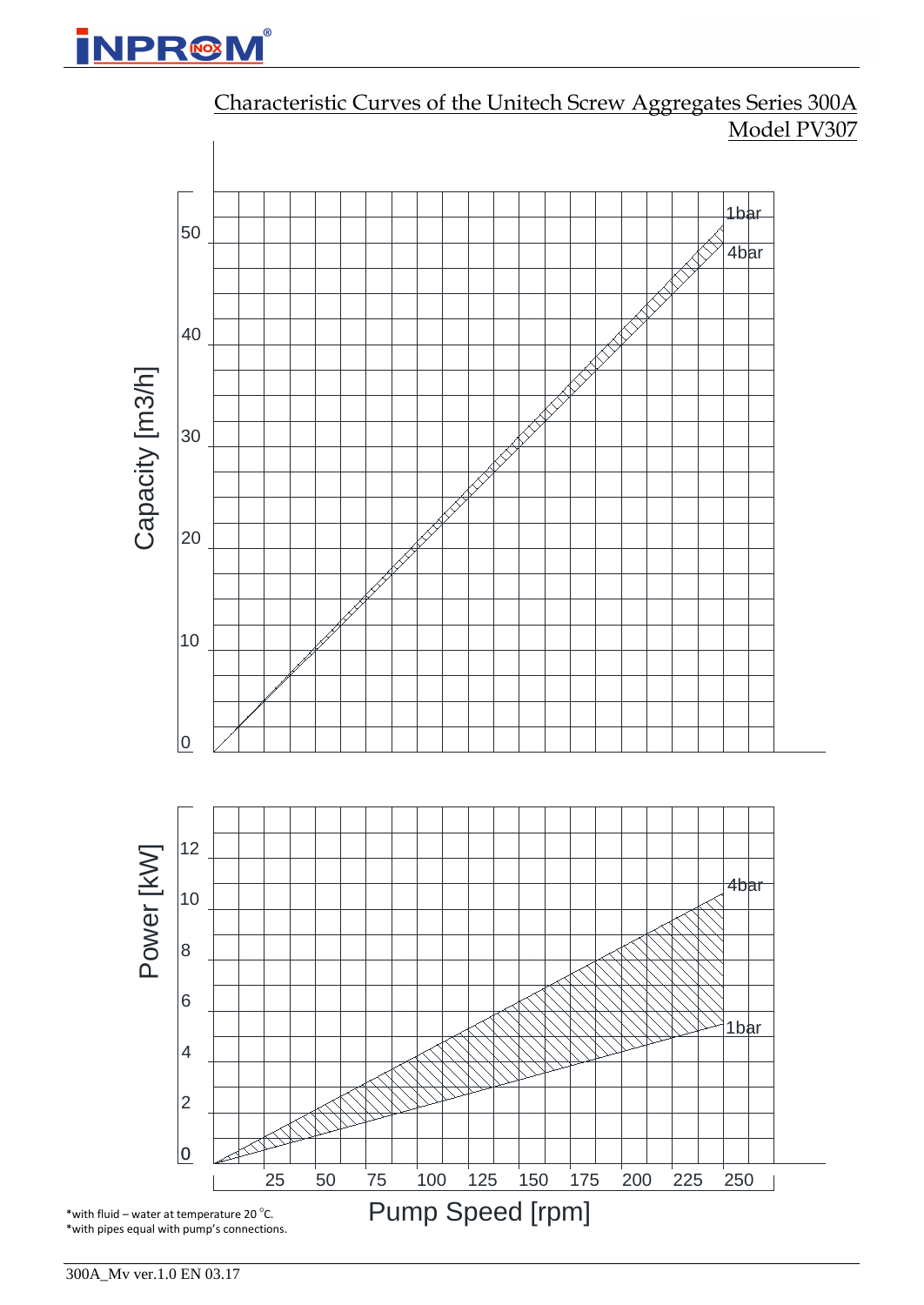## **INPR@M**



Characteristic Curves of the Unitech Screw Aggregates Series 300A Model PV309